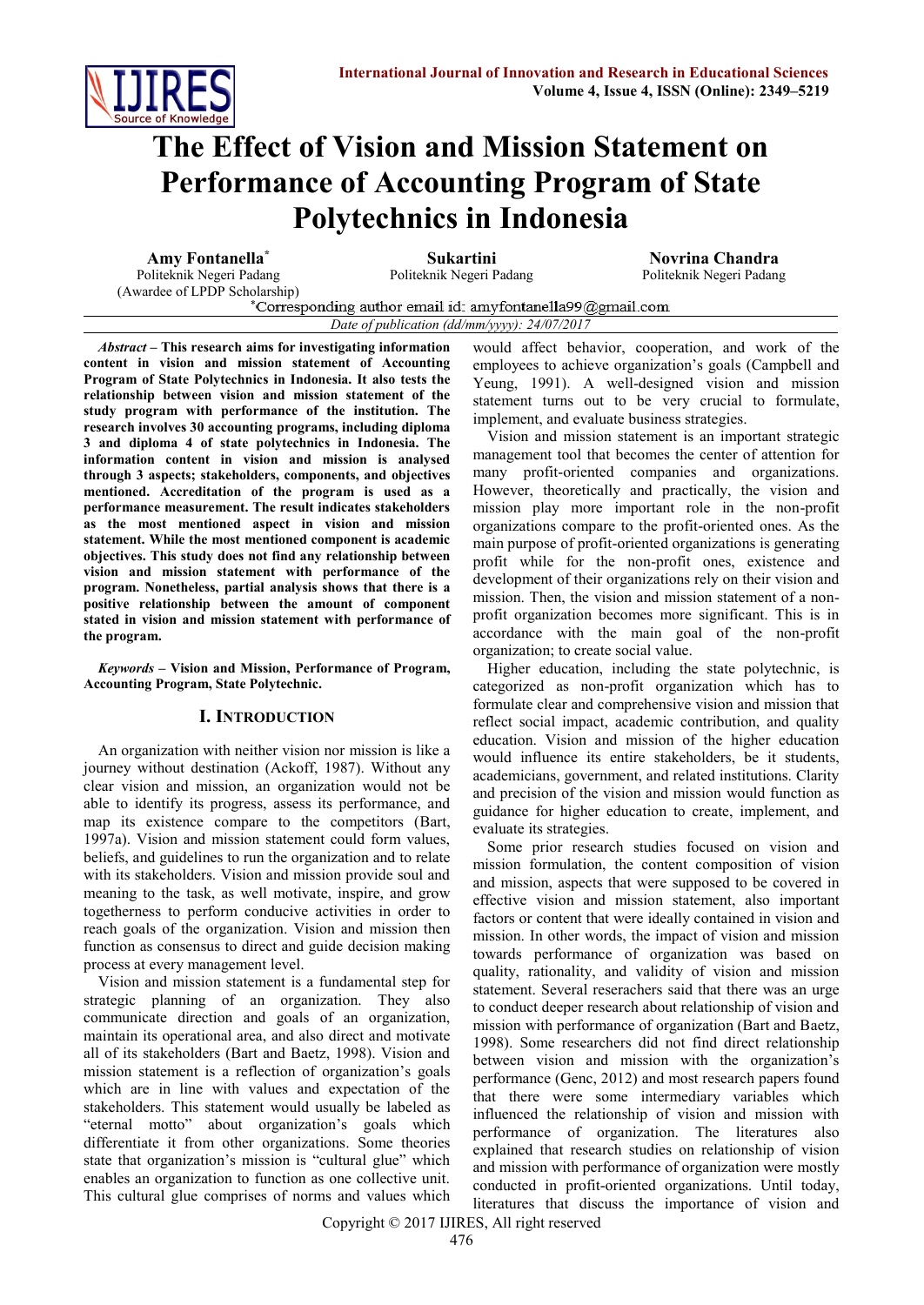

mission formulation, along with its impact on organization's performance, in non-profit organizations, particularly higher education, are still relatively limited. While in fact, vision and mission play a very vital role in higher education.

The importance of vision and mission formulation in higher education, especially polytechnic, would be the main focus of this study. The fact that vision and mission statement only becomes a slogan and eternal motto printed on brochures, leaflets, and banners without any meaning, could be seen in numerous polytechnics and this has not received proper attention from any related parties. Vision and mission only become symbolic existence of the polytechnics that should be remembered during accreditation assessment period and displayed in the brochures and banners. Essentially, this is not the spirit of vision and mission formulation. It is in fact a guideline, communication media, strategy formulation, basis for resources allocation, and a control tool for organization, including polytechnic. Referring to the phenomenon that the essence of vision and mission have started to fade in the higher education, especially polytechnic, this study aims for identifying and analyzing the issue in order to frame relevant method and theory regarding vision and mission statement of higher education and its relationship with performance.

This research investigates about information content of vision and mission of accounting program in state polytechnics in Indonesia and relationship of their vision and mission statements with performance of the accounting programs.

Moreover, the research is conducted to give contribution to improve knowledge, particularly about polytechnic as part of higher education. This study could add more information concerning role, function, and content in vision and mission statement, as well as its relationship with the higher education's performance. It provides contribution in form of concept based on empirical evidence about relationship of vision and mission statement with performance of the study program, particulary accounting of state polytechnics in Indonesia. For the institutions, especially accounting program of polytechnics in Indonesia, this study could be reffered to as input to formulate, implement, and evaluate strategic management, mainly on the subject of their vision and mission statement.

# **II. LITERATURE REVIEWS AND HYPOTHESIS DEVELOPMENT**

# *Institutional Theory*

Institutional Theory originates from sociological concepts. This explains about dynamics in an organization which is comprised of a group of people (Brignal and Modell, 2000). This theory assumes that the main factor which determines the creation of organizational structure is the pressure that comes internally and externally. This theory also criticizes the rational economics and contingency theory and describes about structure and function of the organization using efficiency (Di Maggio and Powell, 1983). Economics and contingency theory seem to abandon irrational external power outside the organization, such as country, social norms, tradition, and convention, which in fact shape the organization. In addition, organizational behavior or decision making would be influenced by institutions outside the organization. Then, the organization would attempt to adapt to external pressure to withstand its existence (Di Maggio and Powell, 1983).

From time to time, an organization tends to move towards uniformity (isomorphism) when it has reached consistency (Di Maggio and Powell, 1983). Isomorphism is a process which force unit in a population to resemble other unit in facing the same arrangement of a similar condition. DiMaggio and Powell (1983) saw three institutional forms which were isomorphic. The first one was coercive isomorphic which showed that the organization took or adopted a few forms from other organizations due to coercion from the country or larger society. The second was isomorphic mimicry; an imitation of other organizations done by an organization. Then the third was normative isomorphic which was triggered by professional force.

In Indonesia, potentials of isomorphic pressure comes from the central government through the compulsory implementation of certain law and regulation. This results formulation of vision and mission which then becomes a form of isomorphism within the organization (Akbar, et al, 2012). Such regulation triggers coercive force within an organization. The obligation to set vision and mission is also perceived as a form of mimetic isomorphism or an effort to mimic and this leads to temporary obedience or ritual execution which aims for creating public opinion that the organization is in line with regulation (Gudono, 2014).

#### *Vision and Mission*

Andrew Campbell explains that mission is goal, strategy, values, standard, and behavior of an organization. Vision and mission shall be present to show the organization's existence and to fulfill its stakeholders' needs. The organization's strategies show its activity and position. While the vision and mission statement is the reason that clarifies its existence, goals, and characteristics that differentiate it from other organizations. Drucker explicates that vision and mission statement is a brief written statement about the goal of an organization which would direct the organization along its way.

Vision and mission statement is a basic step of strategic planning that provides the fundamental reason of an organization's existence. The statement is expected to cover industry, stakeholders, goal, geographic scope, distinct characteristic, output, and cultural elements. The vision and mission statement also communicates direction and goals of an organization, maintains consistency of its certain operational area, directs, and motivates all of its stakeholders if they obtain the information (Bart and Baetz, 1998). Vision and mission are about fulfilling the needs of stakeholders (Bart and Baetz, 1998). The statement of vision and mission facilitates strong relationship with the society through image creation.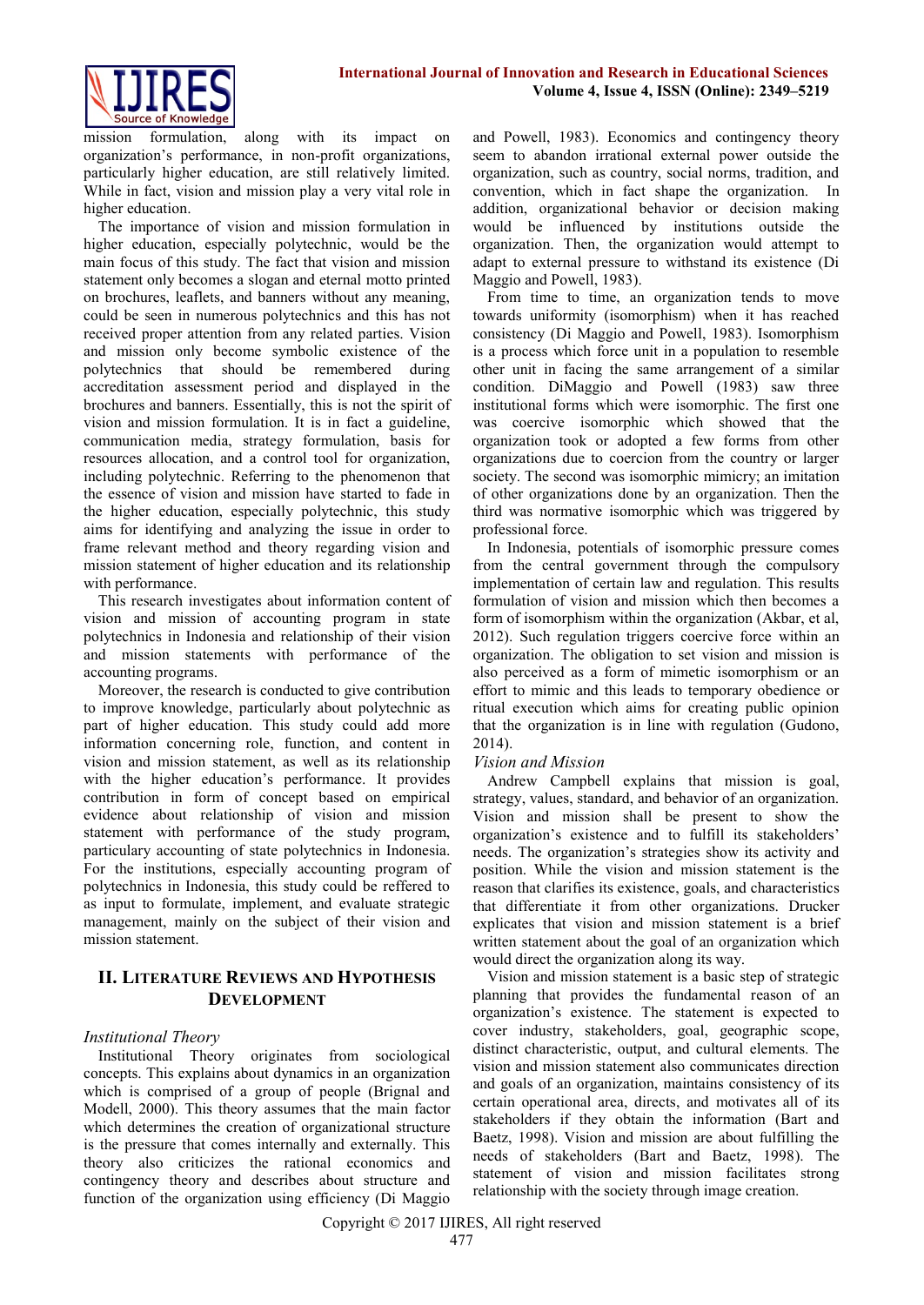

Clear vision and mission statement is extremely important for the organization's strategic management due to several number of reasons. First, clear vision and mission statement is definitely needed before alternative strategies are formulated, implemented, and evaluated. Only by having such clarity, it would be possible to design realistic business goal. Second, clear vision and mission statement would function as the basis to allocate an organization's resources and as a direction for the managers. Vision and mission are tools to interpret organization's goal into more specific objectives having costs, time, and performance that are able to observe. Bart (1996a) compared vision and mission statement of companies which had good and bad performance and found that there was a relationship between an organization's clarity of vision and mission statement with its performance. Third, clear vision and mission statement describes an organization's values and priorities. It could inspire and motivate the behavior of individuals in the organization. Fourth, vision and mission statement could function as an effective communication media with internal and external stakeholders. Vision and mission shall be specific but also effective in reconciling the stakeholders' interests.

#### *Components of Vision and Mission Statement*

There are some perspectives regarding the component of vision and mission statement. There is a very broad argument, but vision and mission statement is more about attitude and outlook, not a more detailed one. There are two perspetives about this matter. First, clear vision and mission shall be able to create organization's consistency to design, analyse alternatives, and implement various strategies based on the management's creativity. Vision and mission statement which is too narrow could limit the creativity in decision making. Second, vision and mission statement needs to be broad enough to unite all needs of its stakeholders. Campbell and Yeung (1991) described that an organization's mission was consisted of four components, namely goal, strategy, behavior, and values. They concluded that it would be easier for managers to get commitment and enthusiasm from the employees if they opted for organizational goals with higher value. Pearce and David (1997) discovered that effective vision and mission statement involved nine (9) components; customers, product or service, location /market, technology, sustainability, growth, profitability, philosophy, self-concept, focus on public image, and focus on employees.

# *Ideal Content of Vision and Mission Statement*

A. Vision and mission have to include various stakeholders (Bartkus et al, 2004), like customers, employees, investors, society, suppliers, competitors, and others. It matters for both private and public companies to deliver ideal vision and mission. Ideal vision and mission statement of higher education must cover employees, academicians, administration, society, students, other institutions, other universities, government, and the graduates. These are the stakeholders of higher education. For such organization, it is essential to involve them in the

vision and mission in order to create strong integration and solidity.

- B. Components in vision and mission of university includes industry, services, focus on customer's satisfaction, focus on employees, geographic scope, values / philosophies, motivational messages, benefits for the society, competitive advantage, future orientation, academic objectives.
- C. Statement about goals in mission. Four (4) ideal goals in mission statements are to reveal organization's direction (future orientation), to explain about limit of organization's business activity, to present values and philosophies of organization, and lastly, to motivate its employees.

Bart and Baetz (1998) tested the relationship between mission statement with performance of the organization. Their investigation found that vision and mission could enhance motivation of staffs to reach organization's goal which later boost the managerial practice. This could happen if targets, philosophies, values, and priorities of the organization were accepted by its employees.

*Prior Research Studies and Hypothesis Development* Pearce and David (1987) were the first researchers who succeeded to show the relationship between three (3) components of vision and mission (organization's philosophy, self-concept, and public image) with company's performance. Bart (1997) then tested the relationship between components in vision and mission with five (5) performance outcomes; ROA, ROS, sales change, profit change, and influence of vision and mission on performance of employees. Weak relationship was only found between vision and mission with financial variables whereas with behavioral variables, strong relationship was proven.

Bart and Baetz (1998) found positive and significant relationship between satisfaction about mission and satisfaction about mission improvement with financial performance. The literatures conclude that success or failure of mission is more about indirect relationship so there must be intervening variables to research the relationship between vision and mission with performance. Prior studies have investigated relationship between vision and mission with several organizational and performance variables. Technology level and innovation stage of a company were included in organizational variables whilst there were financial and non-financial in performance variables. The most consistent result showed stronger relationship between intermediary variables of vision and mission (behavioral impact, satisfaction upon mission and commitment to mission) compared to performance variables.

Eventhough there have been numbers of literature about mission content analysis, the results are still varied. Bart (1997) found that vision and mission must contain twenty five (25) items. Bart did further investigation and discovered that there was only one (1) mission component that must be consistently mentioned regardless the organizational context. It was the clarity of goal. Bart studied about mission and performance and found two (2) things; components of mission did not directly relate to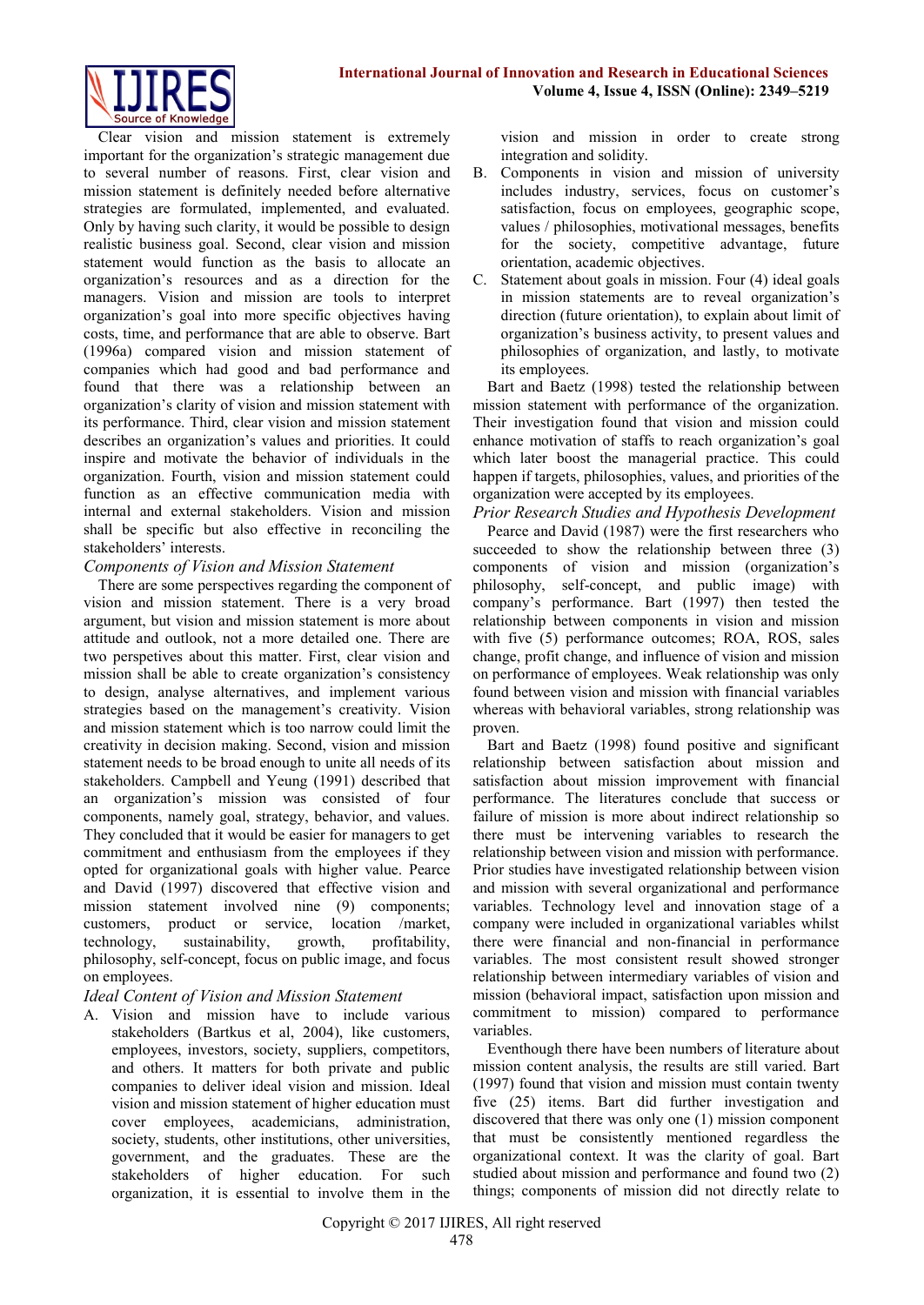

financial outcome and there was a relationship between vision and mission components with non-financial performance (satisfaction upon mission, influence of mission on behavior, commitment to mission, and satisfaction from organization's financial performance).

Bart and Hupfer (2004) found positive relationship between statement about stakeholders in mission with executive's perspective about success. Bart et al (1997) proved positive relationship between putting different stakeholders into the mission statement with company's financial performance. Bartkus et al (2006) found a positive relationship between quality of mission statement with company's performance. Furthermore, David and Glaister (1997) showed that mission statement was related to planning and presenting the organization's goals to its stakeholders. Based on those prior studies, this research formulates a hypothesis as follows:

H1: Vision and mission statement has positive correlation with the performance of Accounting Program in State Polytechnics in Indonesia.

# **III. RESEARCH METHOD**

This descriptive and quantitative research uses vision and mission statement as the data, along with study program's performance (accreditation), from 30 accounting programs of state polytechnic in Indonesia in 2016. Evaluation upon vision and mission is analyzed from three aspects (Genc, 2012); stakeholders, components, and objectives mentioned. "Stakeholders" aspect is present if employees, students, society, other institutions, other universities, government, graduates, and families, are mentioned in the statement.

If there is any part of the vision and mission statement that explicates each group of the stakeholder, then 2 is given for each group if it is explicit and 1 is given if it is implicit. While the "components" aspect is evaluated by checking whether there is any statement about industry, services, students, public image, employees, scope, values/ philosophies, benefits for the society, future orientation, and academic objectives or not. If there is any, then 1 is given for each component stated. Then for "objectives" aspect, it is assessed by seeing whether the sentence explains about orientation of the study program to the future, control mechanism, and inspiring words.

Vision and mission statement could function as control mechanism if at least, the study program has two (2) components in its vision mission statement. The statement is proven to have future orientation when it clearly states about certain period of time in its vision and mission. The inspiring words are considered present if there are any motivational or inspiring words or value stated in its vision and mission. 1 is given for each objective in a vision and mission statement. As the proxy, this research utilizes accreditation issued by National Accreditation Board for Higher Education / Badan Akreditasi Nasional Perguruan Tinggi (BAN-PT). Study program with A accreditation is given 4, B is given 3, C is given 2, and 0 is given to any which is non-accredited.

# **IV. DATA AND ANALYSIS**

Samples in this research are comprised of thirty (30) state polytechnics in Indonesia which have diploma 3 and diploma 4 accounting programs. 57% of the samples (17 study programs) are diploma 3 accounting programs and the other 43% (13 study programs) are diploma 4. For the diploma 4, the names are rather relative; D4 Accounting, D4 Government Accounting, D4 Managerial Accounting, D4 Financial Accounting, D4 Public Sector Accounting, and others.

If we analyse the academic performance (accreditation), majority of the samples have B accreditation (64%). There are just six (6) study programs having A as their accreditation; D3 State Polytechnic Accounting of Batam, D3 State Polytechnic Accounting of Bandung, D3 State Polytechnic Accounting of Semarang, D3 State Polytechnic Accounting of Jakarta, D3 State Polytechnic Accounting of Malang, and D4 State Polytechnic Accounting of Malang. Still, there is one study program which has no accreditation and four (4) study programs with C accreditation.

From the operating period, accounting study programs in those state polytechnics are still considered new. 47% of the study programs are under 10 years old. Even so, there are two (2) study programs which have operated more than 30 years.

#### *Content Analysis of Vision and Mission Statement*

In general, 30 study programs used as samples in this research have mentioned certain stakeholders, components, and objectives in their vision and mission statements. Nevertheless, there are some study programs which have not formulated good and clear vision and mission yet. There also is duplication of vision and mission in diploma 3 and diploma 4 of the same major. Also, there is similar vision and mission between accounting programs of different state polytechnics. This proves that they have not formulated the vision and mission appropriately and they have not considered vision and mission important for the institutions' performance.

In this research, vision and mission statement is analysed through three (3) aspects; the number of stakeholders mentioned, number of components stated, and the objectives cited. From the aspect of stakeholders, this research divides stakeholders into eight (8) classifications; employees, students, society, other research institutions, other universities, government, graduates, and families. Most study programs (63%, or 20 study programs) mention graduates/alumni in their vision and mission statement. This demonstrates focus on having qualified graduates. Government and society are also perceived as important stakeholders as there are quite many (30%) study programs which have these parties mentioned in their vision and mission statement. This is in accordance with one role of higher education in three pillars of higher education (tri dharma) about service to the society. On the other hand, there is no study program which mention families and other research institutions in their vision and mission statement. In detail, "stakeholders" aspect cited in vision and mission stateme-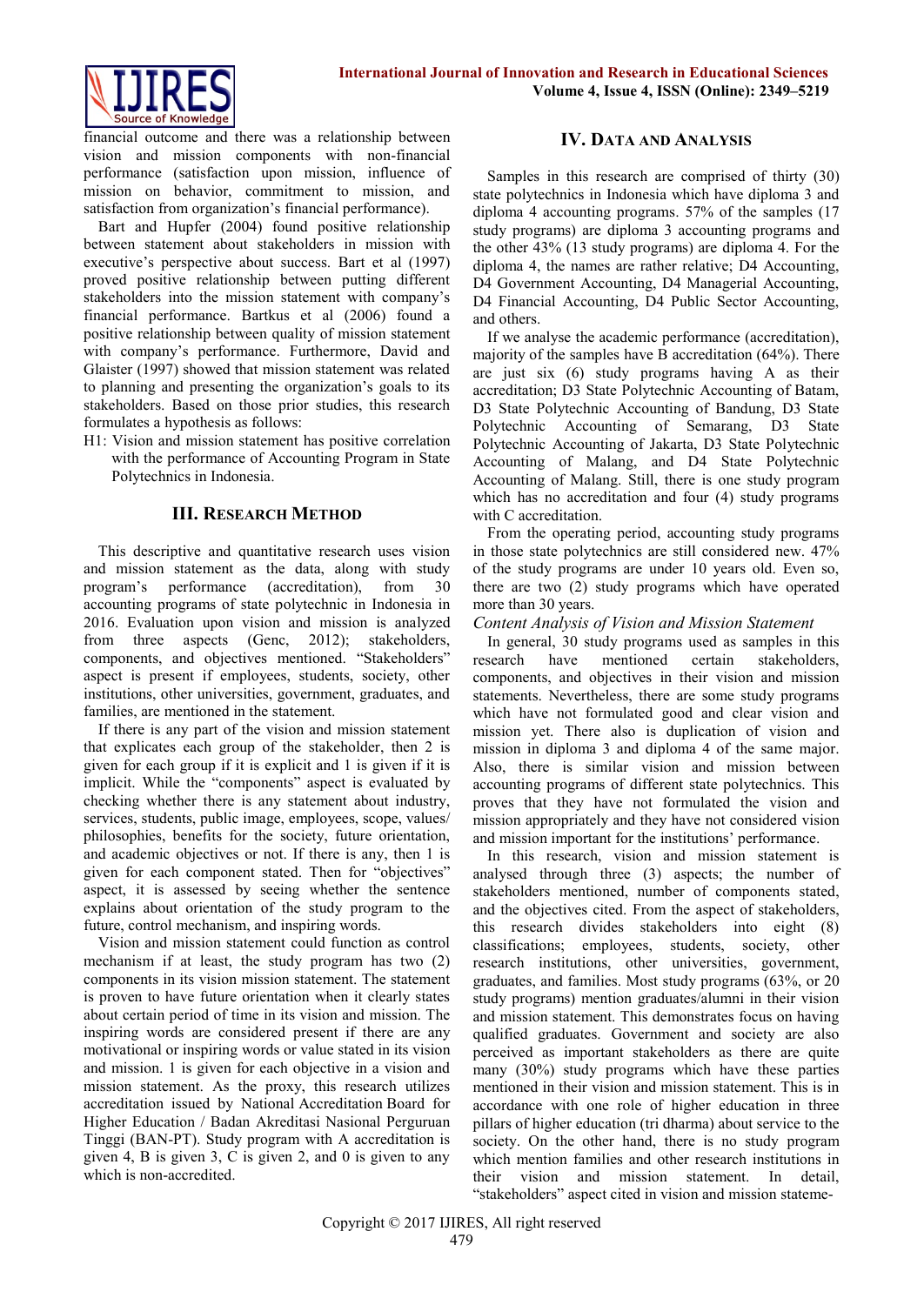

#### **International Journal of Innovation and Research in Educational Sciences Volume 4, Issue 4, ISSN (Online): 2349–5219**

-nts could be seen in fig. 1.



Fig. 1. Stakeholders Cited in Vision Statement

To treat the "components" aspect stated in vision and mission statement, this research uses classification of Genc (2012) which are comprised of industry, service, public image, customers (students), employees, geographic scope, values/philosophies, benefits for society, competitive advantage, future orientation and academic objectives. All samples mention academic objectives in their vision and mission statements. Other components which are commonly mentioned are society (90%) and public image (80%). This indicates that vision and mission statements of the accounting study programs have reflected *tri dharma* of higher education in form of education and service to the society. The same case is found in the component of industry and geographic scope.

Majority of the study programs (67%) have included industry and 57% of them have described about geographic scope that they would like to cover in their vision and mission statements. Some of the geographic scopes include certain national and even international areas. The least commonly mentioned component is employees. There are only four (4) study programs which mention employees as one component of their vision and mission statements. Fig.2 exhibits complete components mentioned in vision and mission statement of accounting study programs of state polytechnics in Indonesia.



Fig. 2. Vision and Mision Components

All study programs have admitted that vision and mission play vital role as control mechanism. Yet, there

are only 43% of them which have future-oriented vision and mission statement. Apart from that, motivational/inspiring words are only used by 30% of the study programs in their vision and mission statements. It is an important note as this should become a concern of those study programs considering that role of motivational/inspiring words in vision and mission statement would improve the institutions' performance. List of objectives cited in vision and mission statement is shown in Fig. 3.



Fig. 3. Objectives cited in Vision and Mision Statement

#### *Correlation between Performance of the Study Program with Vision and Mission Statement*

Besides analyzing content of vision and mission statements of accounting study program in state polytechnics in Indonesia, this research is testing the relationship between vision and mission statement with performance. The result shows that overall, quality of vision and mission does not relate to performance (accreditation) of the study programs (hypothesis is then not supported), and this finding is consistent with Genc's research (2012). Specifically, more detailed analysis leads to conclusion that it is only the "component" aspect which relates to accreditation. This means that the more components stated in vision and mission statement, the more positive the statement relates to performance of the study programs.

Meanwhile, stakeholders and objectives are not statistically proven to relate to study programs' performance. This fact generally shows that vision and mission statements of accounting study program in state polytechnics in Indonesia have not functioned as cultural glue yet, as the statements are still treated as slogan and eternal motto with no fundamental meaning. In actual fact, that is not the essence of vision and mission formulation. These two ideally perform as guideline, communication media, strategy formulation, basis of resources allocation and control tool that would enhance performance of its institution. The correlation result also shows that number of stakeholders explained in vision and mission statement relates to statement about components. The same case is found when objectives are mentioned in vision and mission statement. Table 1 presents correlation result between all of the variables.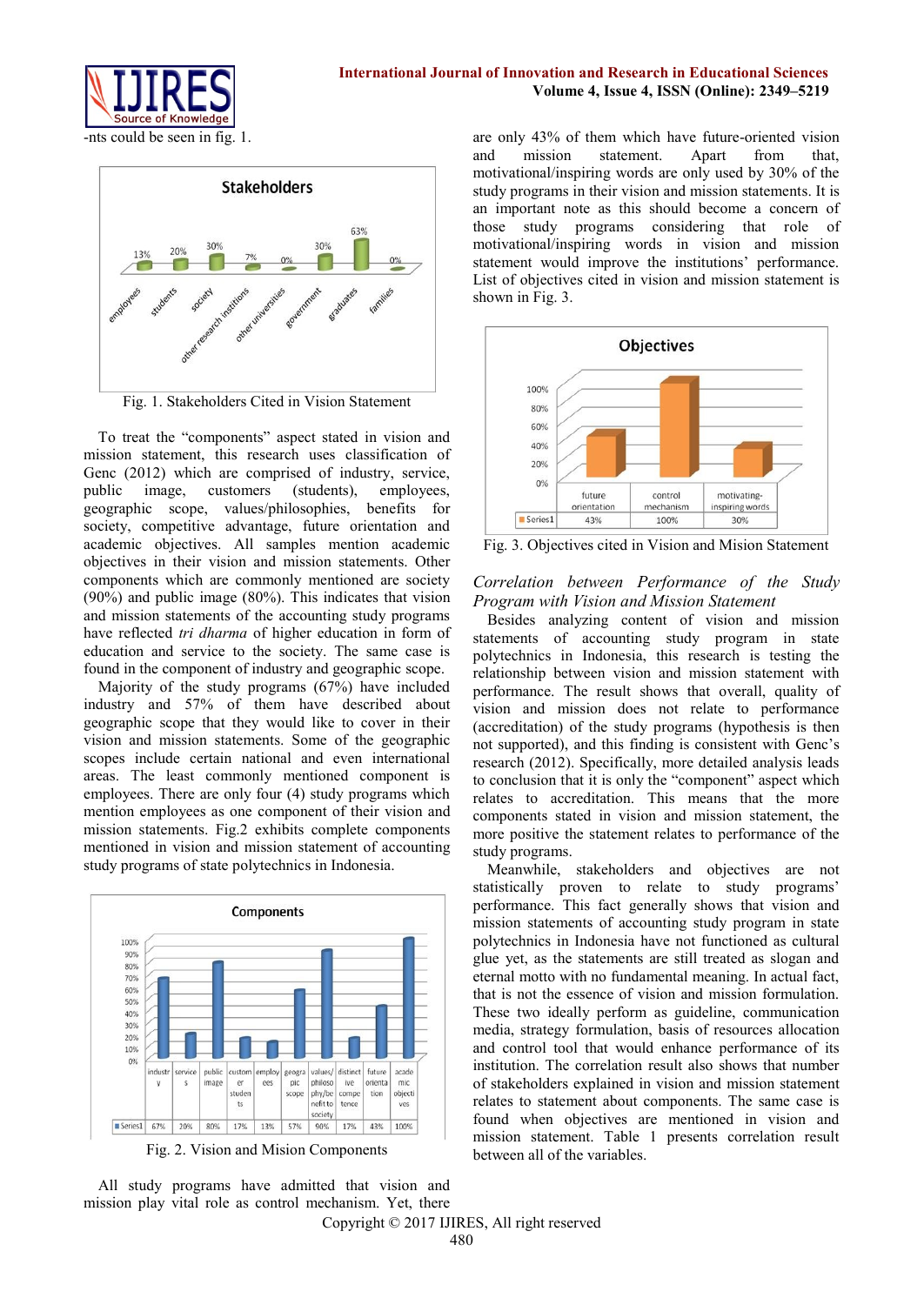

 $T_2$ kla $1.1$ 

| TAUIC <sub>I</sub> .                                             |                     |         |            |            |            |
|------------------------------------------------------------------|---------------------|---------|------------|------------|------------|
| Correlation                                                      |                     | AKR     | <b>STK</b> | <b>COM</b> | <b>OBJ</b> |
| AKR                                                              | Accreditation       |         | .026       | $.311*$    | .093       |
| <b>STK</b>                                                       | <b>Stakeholders</b> | .026    |            | $.376*$    | .050       |
| <b>COM</b>                                                       | Components          | $.311*$ | $.376*$    |            | .351       |
| OBJ                                                              | Objectives          | .093    | .050       | .351       |            |
| <b>TOT</b>                                                       | Total               | .028    | $.716***$  | $.845**$   | $.502*$    |
| *. Correlation is significant at the 0.05 level (2-tailed).      |                     |         |            |            |            |
| **. Correlation is significant at the 0.01 level (2-<br>tailed). |                     |         |            |            |            |

#### **V. CONCLUSIONS AND SUGGESTIONS**

This research aims for analyzing content of vision and mission statement of accounting study program in state polytechnics in Indonesia. Besides, it also investigates the relationship between vision and mission statement with performance of the study program. It is conducted in thirty (30) accounting study programs (17 programs of diploma 3 and 13 programs of diploma 4) of state polytechnics all throughout Indonesia. The research is executed by analyzing the vision and mission statement of each accounting study program using Genc's approach (2012) from the perspective of stakeholders, components, and objectives. Whilst the performance of those study programs is measured using accreditation published by National Accreditation Board for Higher Education (BAN-PT).

Result of this research shows that the most commonly mentioned stakeholders in vision and mission statement are graduates/alumni. This shows that focus of those study programs is on having qualified graduates. From the "components" aspect, all of the study programs cite academic objectives in their vision and mission statements. Moreover, government and benefit for society are also mentioned by majority of the study programs. On the other hand, employees aspect is the least commonly stated in their vision and mission. From "objectives" aspect analysis, most of the study programs agree that vision and mission have vital role as control mechanism.

The correlation results indicate that hypothesis in this research is not supported. There is no relationship between vision and mission statement with the study programs' performance. However, partial analysis shows that the number of components mentioned in vision and mission statement relate to the study programs' performance. This proves that vision and mission have not functioned optimally as guidance to enhance performance of the study programs.

This research have certain limitations. First is about the samples which are only thirty (30) study programs of state polytechnics so that the generalization ability is very limited. Further research shall cover larger number of samples with more varied accreditation to facilitate broader generalization ability. This research is dedicated to dig about information content in vision and mission statements of accounting study program in state polytechnics in Indonesia in order to improve their competitiveness in this AFTA era. Indeed, accountant is one of the professions listed in Mutual Recognition Agreement (MRA) so that the state polytechnics in Indonesia could take this research into account then effectively formulate their vision and mission statements.

#### **ACKNOWLEDGMENT**

We would like to thank the Financial Support Department of the LPDP (Indonesia Endowment Fund for Education).

#### **REFERENCES**

- [1] Ackoff, R. (1987). Mission Statements. Planning Review, 15(4), 30–31.
- [2] Akbar, Rusdi., Pilcher Robyn and Perrin Brian. (2012). Performance measurement in Indonesia: The case of local government. Pacific Accounting Review, Vol. 24 No. 3, 2012 pp. 262-291.
- [3] Ansoff, H.I., Avner, J., Brandenburg, R.C., Portner, F.E. and Radosevich, R. (1970), "Does planning pay: the effect of planning on success of acquisitions in American firms", Long Range Planning, Vol. 3 No. 2, pp. 2-7.
- [4] B. R., Glassman, M., Mcafee, B. (2006), Mission statement quality and financial performance, European Management Journal, Vol. 24, No. 1, pp. 86-94.
- [5] Bart, C.K. and Hupfer, M. (2004), Mission statements in Canadian hospital, Journal of Health Organization and Management. Vol.18, No. 2, pp. 92-110.
- [6] Bart, C.K. (1986), "Product strategy and formal structure", Strategic Management Journal, Vol. 7 No. 4, pp. 293-312.
- [7] Bart, C.K. (1996 a), "The impact of mission on firm innovativeness", International Journal of Technology Management, Vol. 11, pp. 479-93.
- [8] Bart, C.K. (1996 b), "High-tech firms: does mission matter", Journal of High Technology Management Research, Vol. 7 No. 2, pp. 209-26.
- [9] Bart, C.K. (1997 a), "Sex, lies and mission statements", Business Horizons.
- [10] Bart, C.K. (1997 b), "Industrial firms and the power of mission", Industrial Marketing Management, Vol. 25, pp. 1-13.
- [11] Bart, C.K. (1998), "A comparison of mission statements and their rationales in innovative and non-innovative firms", International Journal of Technology Management, Vol. 16 No. 1/2/3, pp. 64-77.
- [12] Bart, C.K. (1999), "Mission statement content and hospital performance in the Canadian not-for-profit health care sector", Health Care Management Review, Vol. 24 No. 3, pp. 18-29.
- [13] Bart, C.K. and Baetz, M.R. (1998), "The relationship between mission statements and firm performance: an exploratory study", Journal of Management Studies.
- [14] Bart, C., & Baetz, M. (1998). The relationship between mission statements and firm performance: An exploratory study. Journal of Management Studies, 35(6), 823–853.
- [15] Bartkus, B.R., Glassman, M., Mcafee, R.B. (2004), A comparison of the quality of European, Japanese and U.S. mission statements: a content analysis, European Management Journal, Vol. 22, No.4, pp. 393-401.
- [16] Brignall, S. and Modell, S. (2000), An institutional perspective on performance measurement and management in the new public sector. *Management Accounting Research*, Vol. 11, pp. 281-306.
- [17] Campbell, A. (1989), "Does your organization need a mission?", Leadership and Organization Development, Vol. 3.
- [18] Campbell, A. (1993), "The power of mission: aligning strategy and culture", Planning Review, Special Issue.
- [19] Campbell, A. and Yeung, S. (1991), "Creating a sense of mission", Long Range Planning, Vol. 24 No. 4, pp. 10-20.
- [20] Davies, S. W. and Glaister, K. W. (1997), Business school mission statements the bland leading the bland? Long Range Planning, Vo.30, No. 4, pp. 594-604.
- [21] DiMaggio, P.J. and Powell, W.W. (1983), The iron cage revisit-

Copyright © 2017 IJIRES, All right reserved